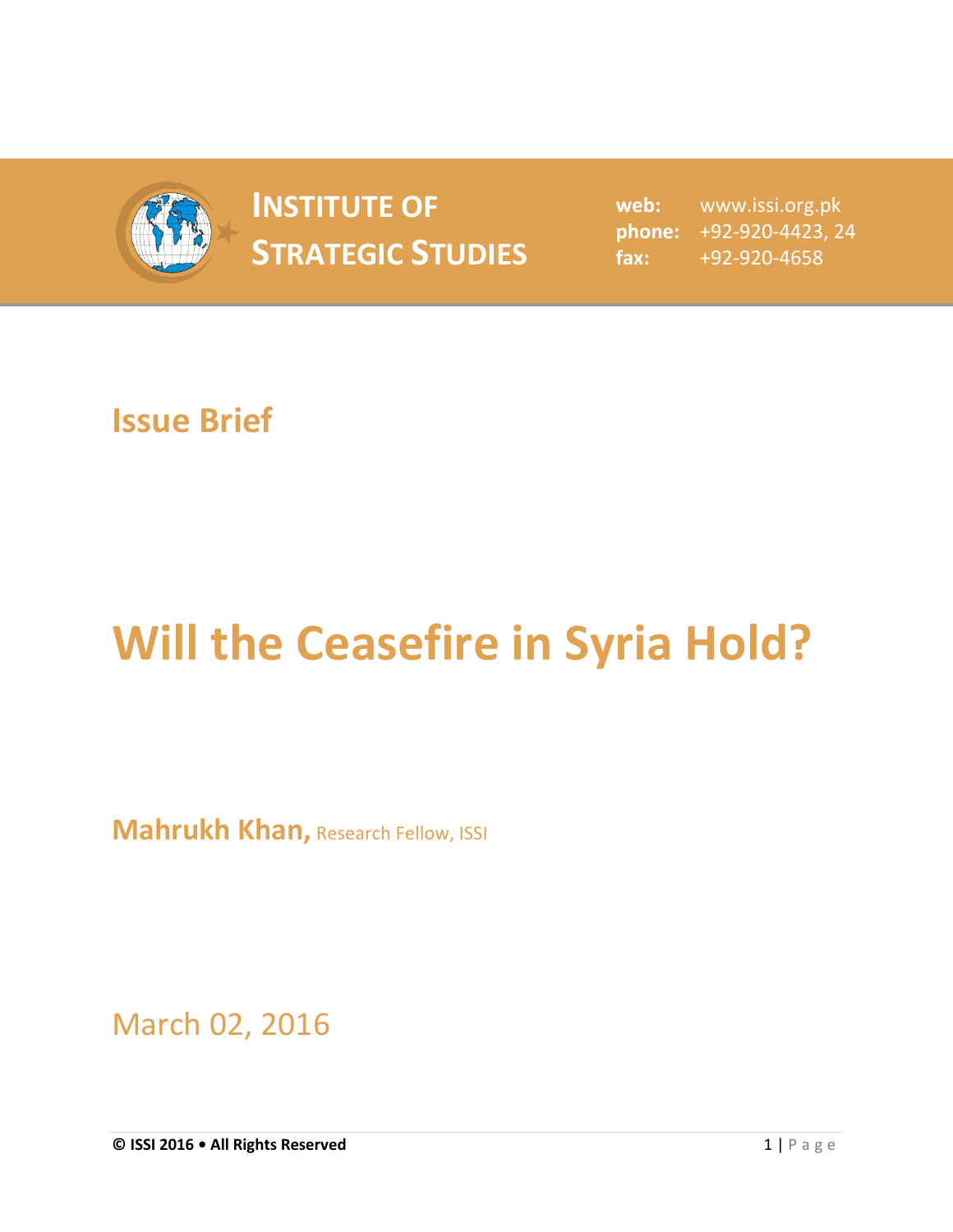A ceasefire has come into effect in Syria after five years of bloodshed. The ceasefire agreement has been hailed as a victory for diplomacy between Moscow and Washington. The Russian President Vladimir Putin welcomed the deal as a real step towards halting the bloodshed in the region. The United Nations Secretary General Ban Ki-Moon also welcomed the agreement as a long awaited signal of hope. The US Special Envoy to Syria Micheal Ratney stated that the accord could allow a quick resumption of negotiations resulting in a political process to end the conflict in Syria. President Assad voiced similar thoughts but added concerns about how the agreement could be misused by terrorists to advance their ambitions in Syria.

The war in Syria has resulted in an estimated 470,000 deaths, 9 million injured and the biggest migrant crisis since World War II. The conflict in Syria has been a proxy between the US-led western alliance and Russia. Regionally, the Sunni side supports the rebels and the Shia side President Assad.

The joint communiqué issued by Russia and the US on February 26, 2016, remains thin on pinpointing the terrorist groups in Syria while the Islamic State (IS) and Jabhat-ul-Nusra are out of the ceasefire. The cessation of the hostilities does not apply to the Islamic State, Jabhat-ul-Nusra and other organizations designated as terrorists by the UN Security Council Resolution 2254. Also, all participants of the agreement are required to deploy proportional amount of force in self defense against the groups not party to the agreement of the ceasefire.

The ceasefire has already been met with skepticism. The Saudi-backed Syrian opposition group, the Higher Negotiations Committee (HNC), has nullified the deal as breaches have taken place. The HNC accused the Syrian government of violating the deal in the first 24 hours of its implementation, along with further violations made by government allies. The HNC has also requested the UN to specify the territories covered in the agreement to prevent further violence and hostilities.

On the other hand, Russia has accused moderate rebel forces of nine ceasefire violations. Many fear that difficulties will arise in getting Turkey and Saudi Arabia on the same page. Another difficulty for the US, Russia and other parties involved is to distinguish between the moderate rebel groups and the extremists as Syria is home to many such entities.

The French Foreign Minister Jean-Marc Ayrault has talked about indications that attacks have been continuing against zones controlled by moderate opposition. However, the matter still needs to be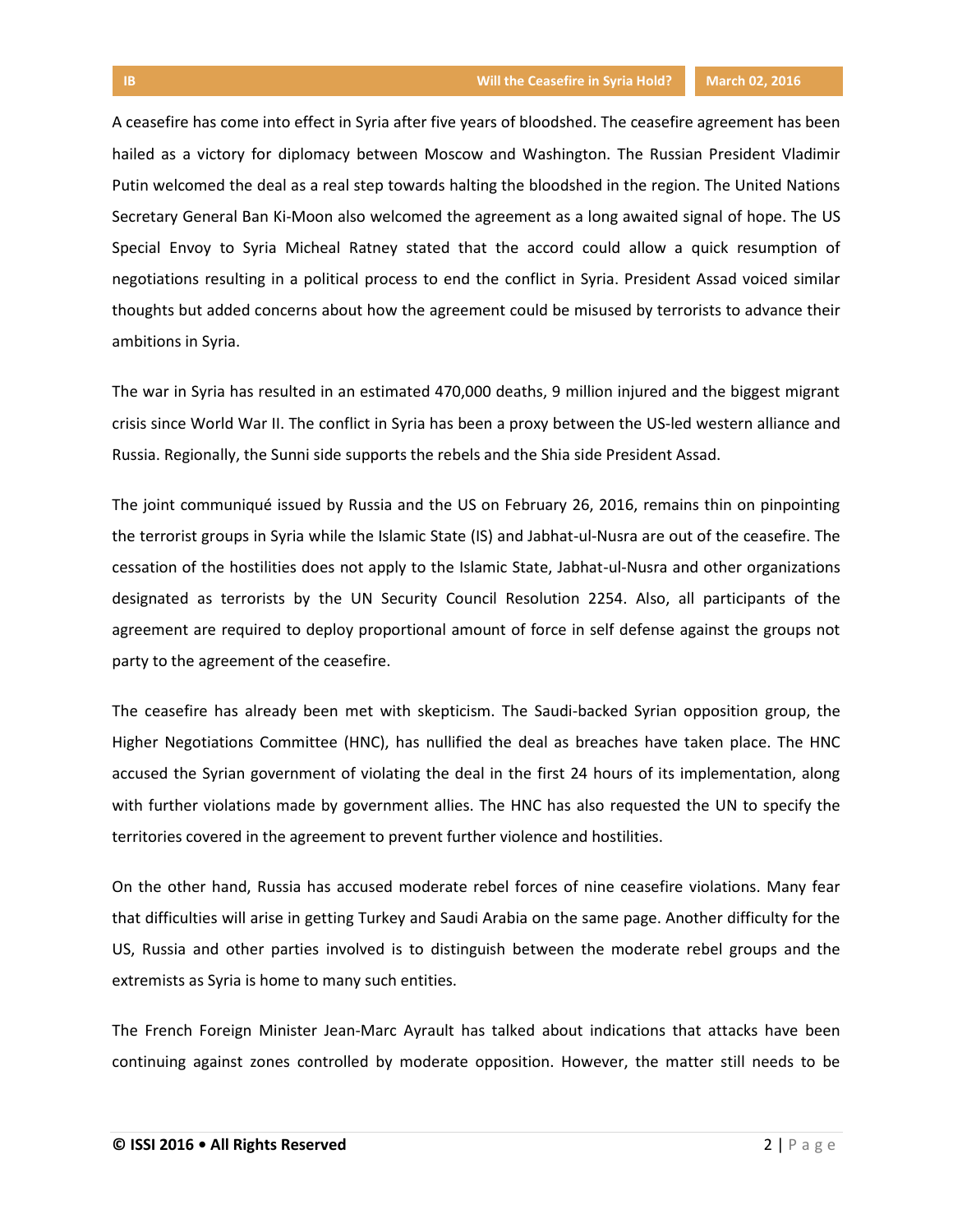examined. Hence, the French government has requested the International Syria Support Group (ISSG) to meet and examine the accusations made by the Saudi-led HNC and the Russians.

The ceasefire which otherwise appears largely to be holding for now, has helped facilitate flow of the humanitarian aid to the besieged areas. The war-torn country has received much awaited humanitarian aid, supplies, food and medicines. The agreement has essentially allowed the UN task force to oversee the delivery of aid. This aid is set to reach all hard-hit areas in the country including those regions attacked by the Syrian government, opposition fighters and the Islamic State militants.

The coming days will be a test of commitment by the US and Russia. Both sides face the challenge of uniting all the parties involved in Syria against the terrorist groups - Daesh and Jabhat-ul-Nusra - and move towards a long lasting peace through agreements and political negotiations in Syria. The Syrian government has also stressed to the international partners involved in the ceasefire deal to seal international borders in order to halt the free movement of extremist armed groups and weapons. Nonetheless, the ceasefire itself faces many challenges. There are no peace keeping troops on ground to monitor and determine ceasefire violations.

If the rebel groups oust President Assad, another struggle of power could lead to a new civil war and fragmentation of the country, which will result in a spill-over of the strife into Turkey and the Middle East at large.

The recent statement issued by Secretary Kerry regarding partition of Syria as plan B if the ceasefire fails to hold has perplexed Russia and the regional countries. The Deputy Foreign Minister Mikhail Bogdanov made it clear that Russia is not considering any Plan B for Syria. Many suggest that the US idea of the partition of Syria is nothing but a bluff to pressurize the parties involved.

Displaying a subtle shift in policy, the US is looking for a renewed political push to resolve the conflict. Coordinated steps between the US and Russia could help turn the tide in Syria. The war in Syria is a complex conflict which has brought death and misery to the country. The coming days will be critical and will witness the test of commitment by the US, Russia and other international partners involved in the agreement.

Pakistan welcomed the ceasefire deal between the US and Russia and reiterated its principal stance of neutrality and respect for the territorial integrity and sovereignty of Syria. Pakistan has already shown